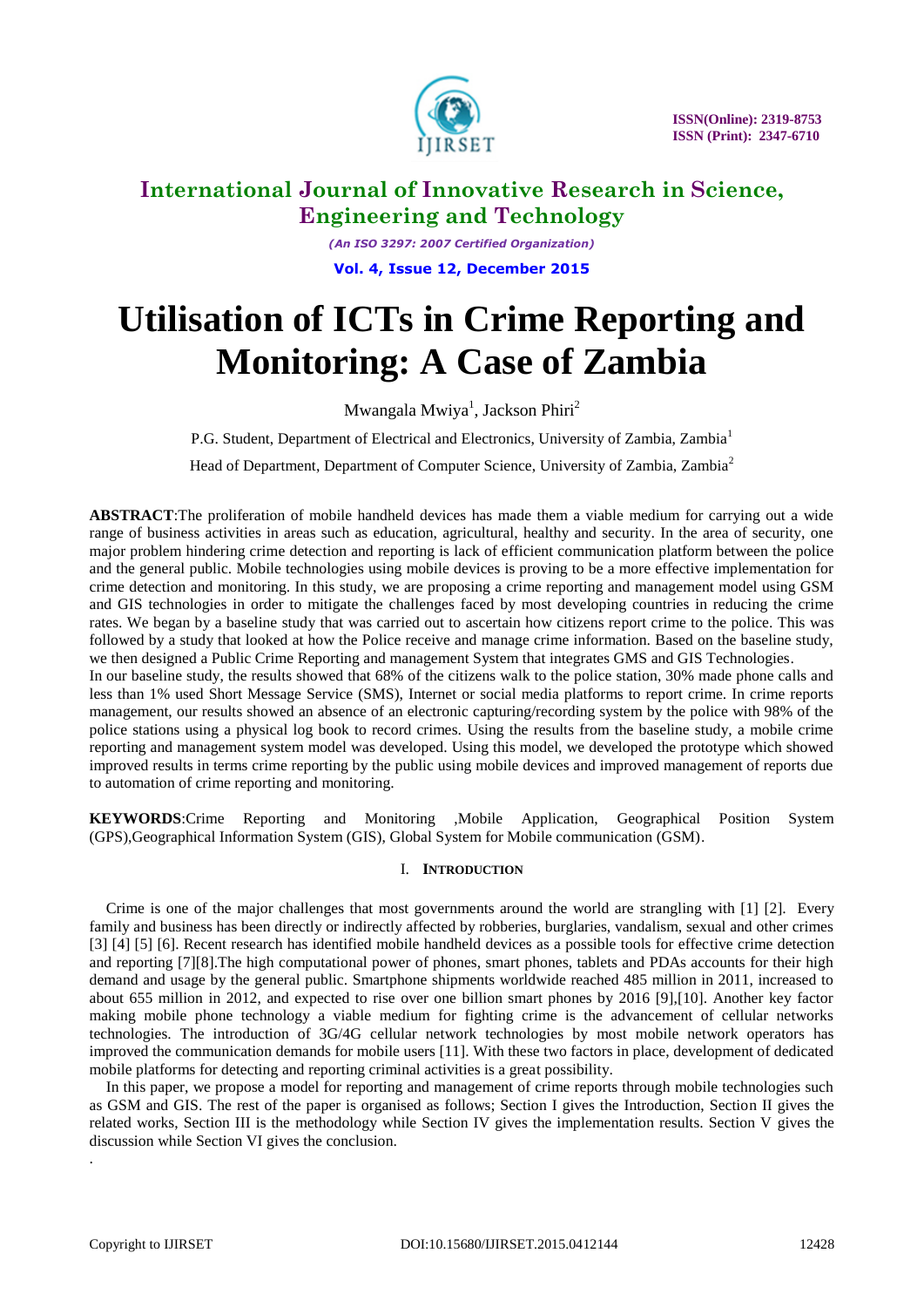

*(An ISO 3297: 2007 Certified Organization)*

**Vol. 4, Issue 12, December 2015**

### II. **RELATED WORK**

The advancement of computer technologies has led to the advancement of computer technologies has led to more effective ways of detecting and fighting crime in society [12]. Today, engineers and researchers have proposed and developed a number of computer based systems, especially for crime detection and reporting. This section presents an overview of some of the most powerful computer based crime fighting systems developed within the past six years. The overview pays attention to functionalities and principles of operations of these systems.

### **3.1 Tip Submit**

Crime Stoppers, New Orleans has launched a new free mobile crime-fighting app, for Android and iPhone platforms, called Tip Submit [12]. The app was created by Tip Soft and Crime Reports and is known to be the first anonymous tip submission mobile software. By design, Tip Submit allows citizens to submit crime tips to Crime stoppers securely and anonymously. The system identifies tipsters by their tip number only, which it assigns to the tip. The Mobile App allows tipsters to upload photos or video and is able to send the location of the video by a GPS locator. Other key feature of TipSubmit is that, it has no limits on the amount of text as with sending SMS text messages. Also, it maintains two way dialogue and real-time chat between the tipster and Crime stoppers.

### **3.2 Web Cast**

Engineers in the University of Virginia have developed software which helps the police easily access crime data online [13]. The system, called Webcast allows establish trends on the data, showing the types of crimes that commonly occur, and the places with which they are associated. By typing in specific dates, types of crimes, locations, and selecting names of weapons used, web-Cat produces graphs, reports, and maps of high crime areas.

### **3.3 Mobile Vic**

Another powerful computer based crime fighting tool is Mobile Vic PD [14]. Mobile Vic PD is a recently releases mobile application, released by the Victoria police in Canada for fighting crime. The mobile application can be used to report minor crimes, offer anonymous tips to police, stay updated on crimes in progress, receive missing child reports or check on stolen property. Report Crime: Report crimes where the suspect is unknown to you and the total loss is less than \$5000 from the convenience of your iPhone, Is This Yours?: Reconnect with your lost or stolen property through this photo catalogue. Crime Maps: See reports of crime in your geographic location, Photos: View and search for the latest images of VicPD in action in our Flickr archives, Videos: Watch videos from the VicPD You Tube Channel Audio: Listen to VicPD News features, media releases and interview, Traffic Complaints: After a 24-hour coolingdown period, report traffic violations online, with actions ranging from general information for our traffic section, warnings, or issuing a ticket.

### **3.4 Accurint**

Accurint is produced by LexisNexis for the iPhone and iPad. This Mobile app connects government and law enforcement agencies to more than thirty billion public records and critical investigative tools needed to verify information in the field, and rapidly follow-up on new leads as they develop. Accurint is a powerful investigative public-records research tool used by thousands of government and law enforcement agencies to enforce laws and regulations, fight fraud, waste and abuse, and provide citizen-centric services. Accurint's next generation search technology enables researchers and investigators to instantly search through billions of public records and perform their jobs more efficiently and effectively. Some of the features of Accurint are; advanced Person Search, People at Work Search, Phones Search, Death Records Search, Business Search, Corporate Filings Search and Fictitious Business Name [15].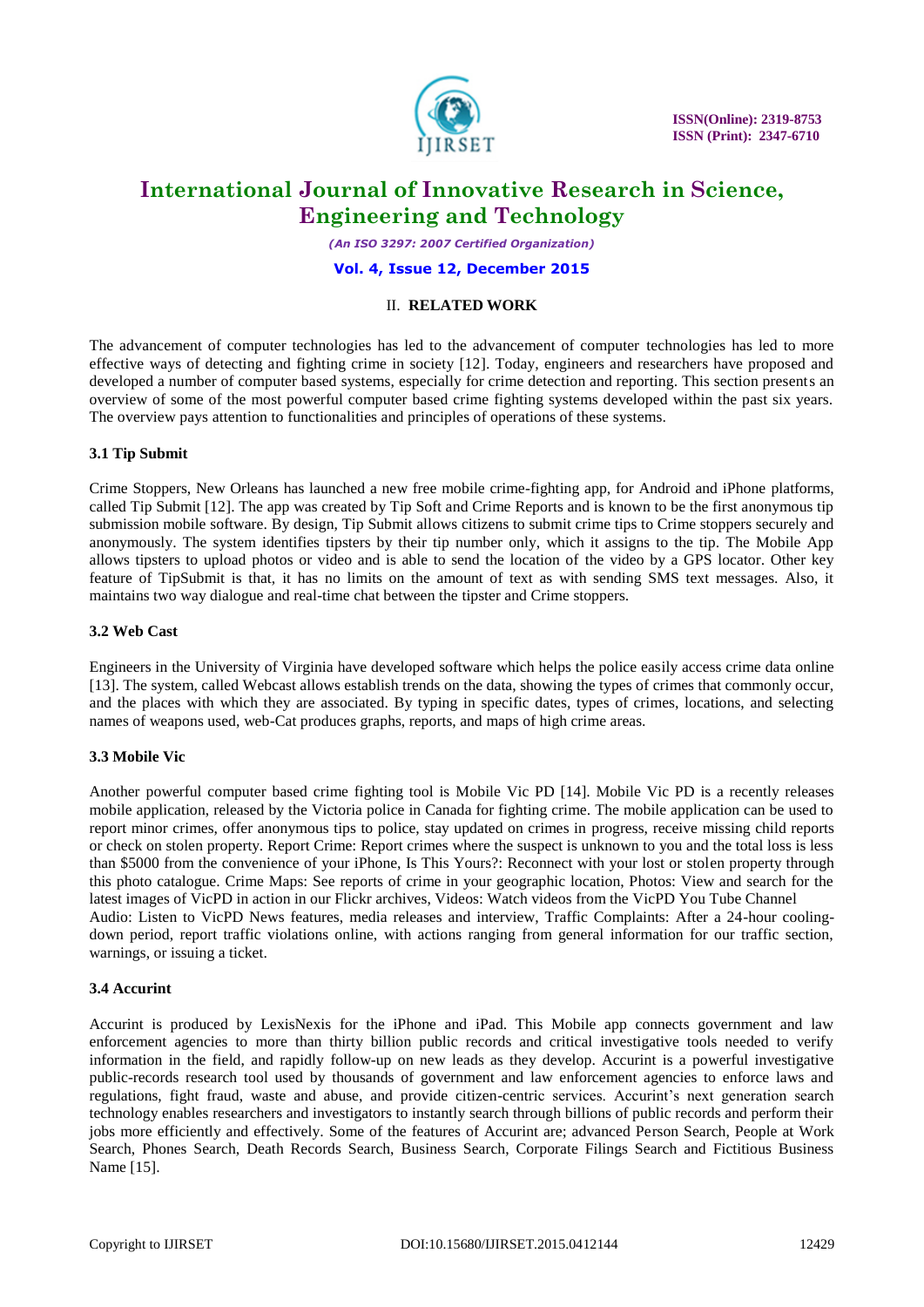

*(An ISO 3297: 2007 Certified Organization)*

#### **Vol. 4, Issue 12, December 2015**

### **3.5 Cop Link**

The most widely used tactical lead generation tool for law enforcement in the United States is Cop Link mobile plus app, created by i2 [16]. The app runs on iPhone, iPad and Android platforms. The app enables officers to achieve better situational awareness with automated geospatial searches of recent events, as it allows the searching of state and local criminal records from multiple jurisdictions" databases. Another great feature of the app is its ability to organize vast quantities of seemingly unrelated data to assist in making tactical, strategic and command-level decisions.

#### **3.6 IPOL-Mobile**

IPOL-mobile is an iPhone application used for crime fighting by police in Geneva, Switzerland [17]. Trends in local authorities [18]. It enables the police to have immediate access to various information such as the latest burglary or violence incident as well as the identities of culprits of such crimes. It enables the police to have immediate access to various information such as the latest burglary or violence incident as well as the identities of culprits of such crimes, IPOL-Mobile tracks the statuses and stages of the crime. Officers can track ownership information of vehicles by simply entering its number plate into the Smartphone application and officers can also get important real time information about their duties (patrol hours and location), police directories, lawyers and translators and their availability hours using the application.

#### **3.7 Hatari**

Hatari.co.ke is a web based platform that that enables citizens in Kenya to report to report various crimes by sending a text message containing the location and the type crime you are reporting to a number, the message will be displayed on the platform including a position on the map where it was reported from[19]

#### III. **METHODOLOGY**

#### **4.2 Demographic Landscape of Zambia**

The Zambia is one of the most highly urbanized countries in Sub-Sahara Africa with estimated population of 13.5 million. The rate of urbanization has resulted into unplanned, informal settlements commonly known as Peri- urban areas. The Peri-urban population is estimated to range from about 40% in smaller towns to 80% in big cities. Lusaka City has 29 Peri-Urban Areas. Although local authorities regard these settlements as "illegal" or "Squatter" compounds, they continue to grow without planning controls [20]. Lusaka is the capital city of Zambia and it is the focal point of Zambia"s economic, political and international affairs. Currently the city is a fast growing town, with estimated Population of about 3 million .The Population density of Lusaka is 100.1 persons per square kilometre [20]. Lusaka is a sprawling city featuring considerable spatial, social and digital divides [21]. While in recent years the city of three million has experienced rapid economic growth, the dividends have not been evenly shared [22]. 5 Indeed, the gap between the wealthy elite and the poor majority is widening as the city"s poor population continues to expand [23] .It is estimated that approximately half of Lusaka"s population lives in informal settlements the city is also young. The majority of the population in the informal settlements is under 22 years of age [20].

In this paper, we give a brief over view of the crime pattern in Zambia as compared to other African countries around the world and in Africa. The ever increasing crime rate in Zambia is a serious problem that needed to be attended to urgently [36]. Today, every family and business has been directly or indirectly affected by robberies, burglaries, vandalism, sexual and other crimes [20] [21]. The significant increase in criminal activities impairs the overall development of a nation, undermines people"s spiritual and material well-being, compromises human dignity, and creates a climate of fear and violence that erodes the quality of life [21][22]. Therefore, Sound Police – Community Relations are indispensable in the fight against crime in Zambia. Without adequate involvement by the local communities in fighting crime, for example, police officers are not likely to succeed in their endeavours [22]. Burglary,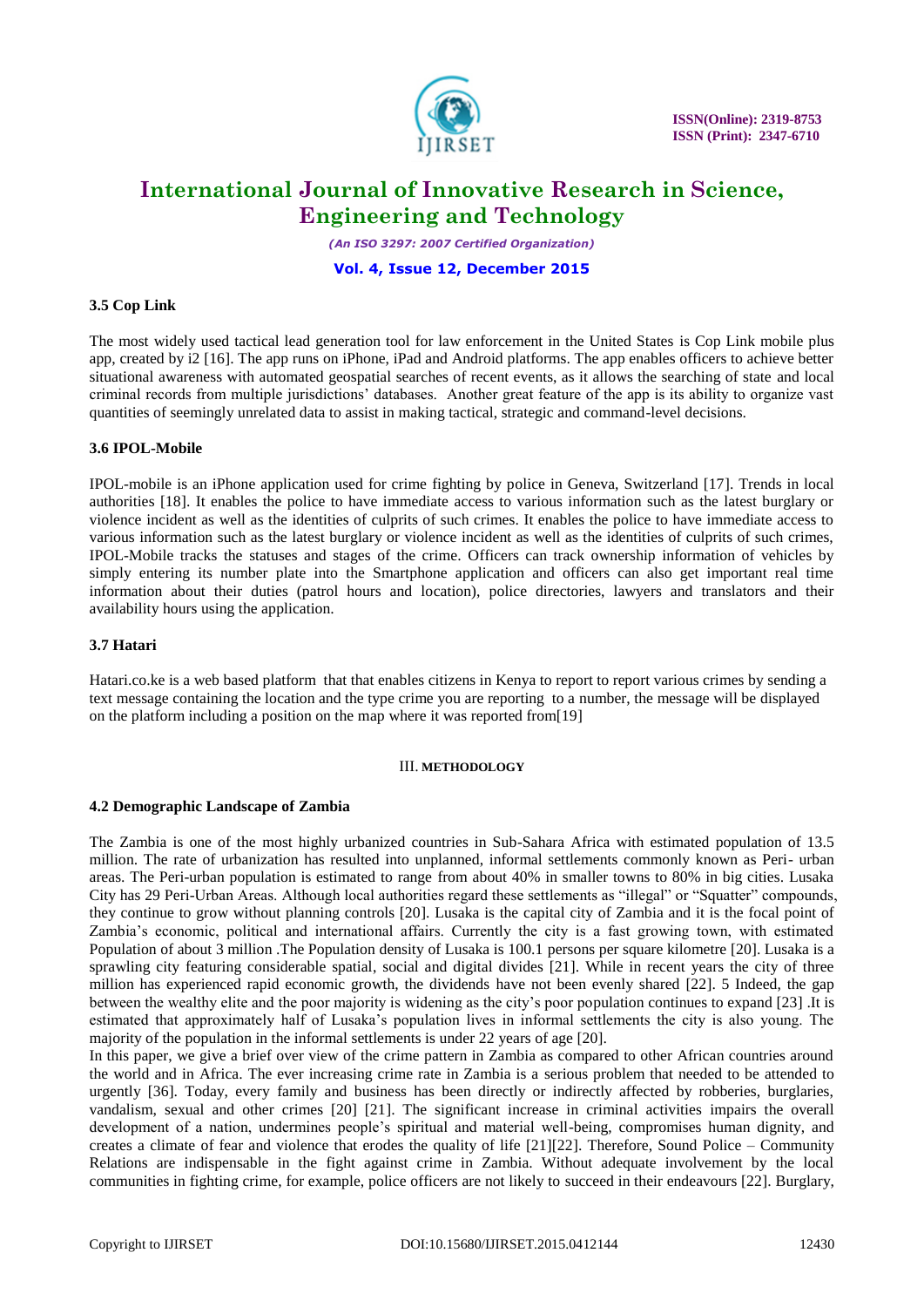

*(An ISO 3297: 2007 Certified Organization)*

### **Vol. 4, Issue 12, December 2015**

House Breaking and Other Breakings in High, Middle and Low Density Residential Areas of Lusaka Urban District are rampant. The most common crimes are Theft, robbery, rape/defilement, murder, burglary and assault.

For this study, 200 questionnaires were distributed to the general public and 80 were distributed to various police stations around Lusaka. Audio recording and oral interviews were also used as means to obtaining information. The study focussed on the integration on ICTs in crime reporting.

It is worth emphasizing that Lusaka is also a comparatively violent city. However, residents are exposed to different forms and levels of crimes. Residents of densely populated settlements experience the most crime while medium populated areas are moderate. The low density areas experience the least crime incidents.

The utilization of ICTs in crime reporting by citizens is mainly at the point of reporting the crime while the police utilises the ICTS from the point monitoring crime reports and also recording the crime. Crime capturing and recording is one of the most important stages in any crime documentation process. This offers an opportunity for law enforcement officers such as the police to fully document and capture the specifics of the crime. This study tries to uncover the utilisation of ICTs in crime reporting and monitoring which can be achieved through the development of a mobile application that will allow the citizens report crimes and the police to monitor them in real time.

### **4.2 Crime Reporting and Monitoring Application Model Design and Implementation**

This section looks at the development of a mobile crime reporting and monitoring tool. This tool will be used by the general public to report crimes and allow the police to monitor them in real-time .The system consists for two main parts; the mobile application (front end) and the Graphical User Interface (GUI) a backend system that is used to monitor and act on the reported crime. The solution is based on client-server architecture. The front end has an Android application and web based Graphical User Interface (GUI) for the police to monitor whatever crimes are reported within a certain radius. The technology that was used to develop the mobile crime reporting application frontend is android, it runs on any android powered phone. The web based Graphical User Interface (GUI) was developed using PHP, The system database is implemented using MYSQL. For location mapping, the Google API was used and a web service was developed to listen for web requests from the mobile application.

### **4.2.1 Basic Concept and Design**

The architecture of the mobile crime reporting application is client-server. The client side is a mobile application running on the handheld device of the user (general public).The user can report a crime by pressing the "Hot Button" and the nearest police station receives the crime incident notification as a pop up on the screen. A two way SMS messaging system also kicks in, The police officer receives the phone number of the crime reporter and the crime reporter receives the phone number of the police station .The running on the users" handheld device communicate directly with the server; retrieving in real time the crime incident reports that the user reported. Fig 1 below shows the basic architecture of the mobile application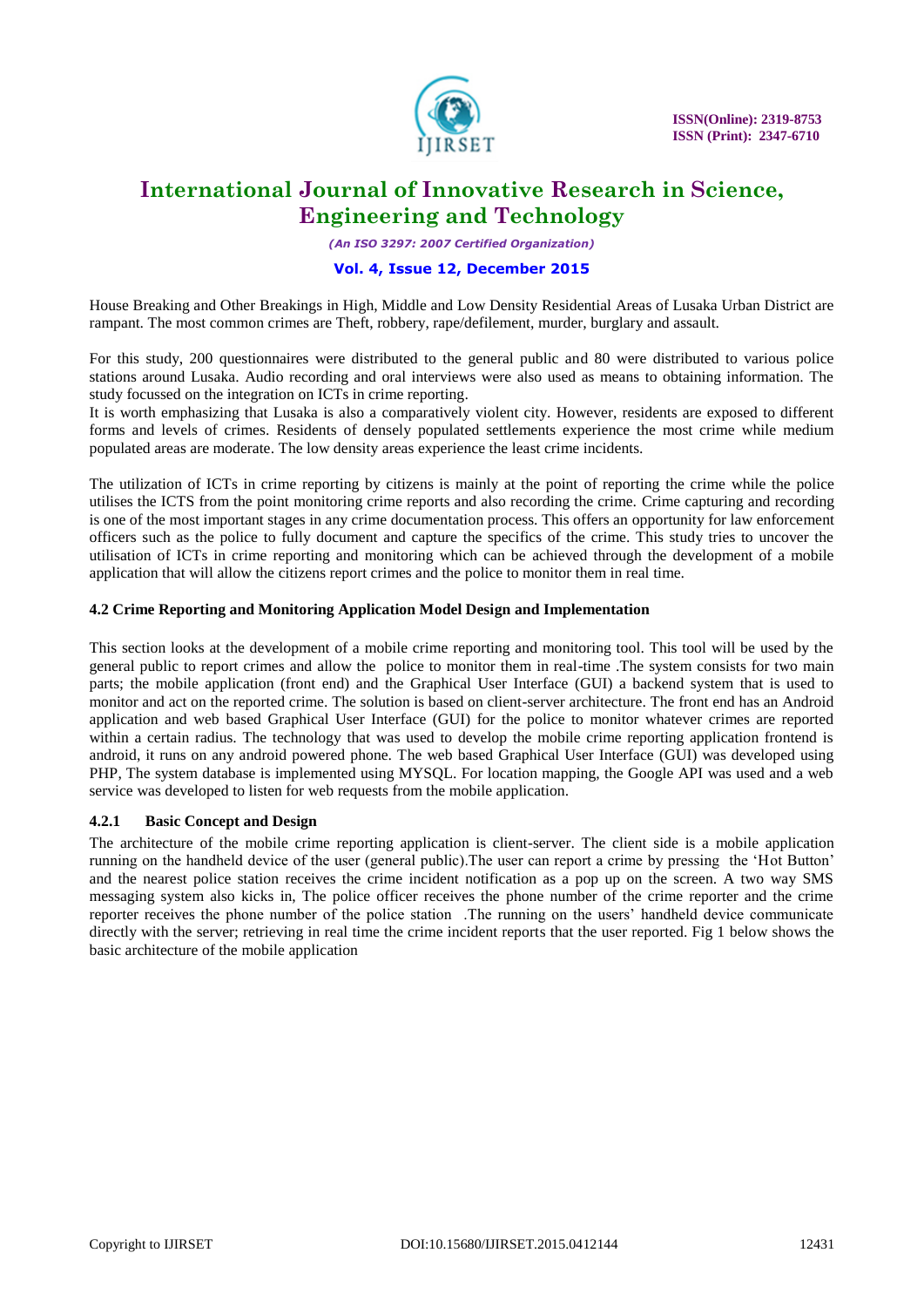

*(An ISO 3297: 2007 Certified Organization)* **Vol. 4, Issue 12, December 2015**



Fig. 1 Mobile Application Architecture

### 4.2.2 **Platform User Interaction**

The mobile application will enable users to report crimes in two different ways namely;

- 1. The Normal Way
- 2. Panic Mode Way

*The Normal Way:* The will able to log in the Mobile App, Select the type of crime they want to report and add a description. The nearest police station will be able to pick it up.

*The Panic Mode:* The user will be able to press a "Hot Button" on the app and the nearest police will be able to pick the incident report. The user will also be able to view the crimes they reported. For activities that citizens will be able to conduct on the platform, a Use Case will be used. The Use Cases depict the activities that a user will be able to do in the system. Fig 2 shows the citizens use case and they will be able to conduct the following activities in the system.

- 1. Create an account in the mobile application.
- 2. Report a crime.
- 3. View reported crime.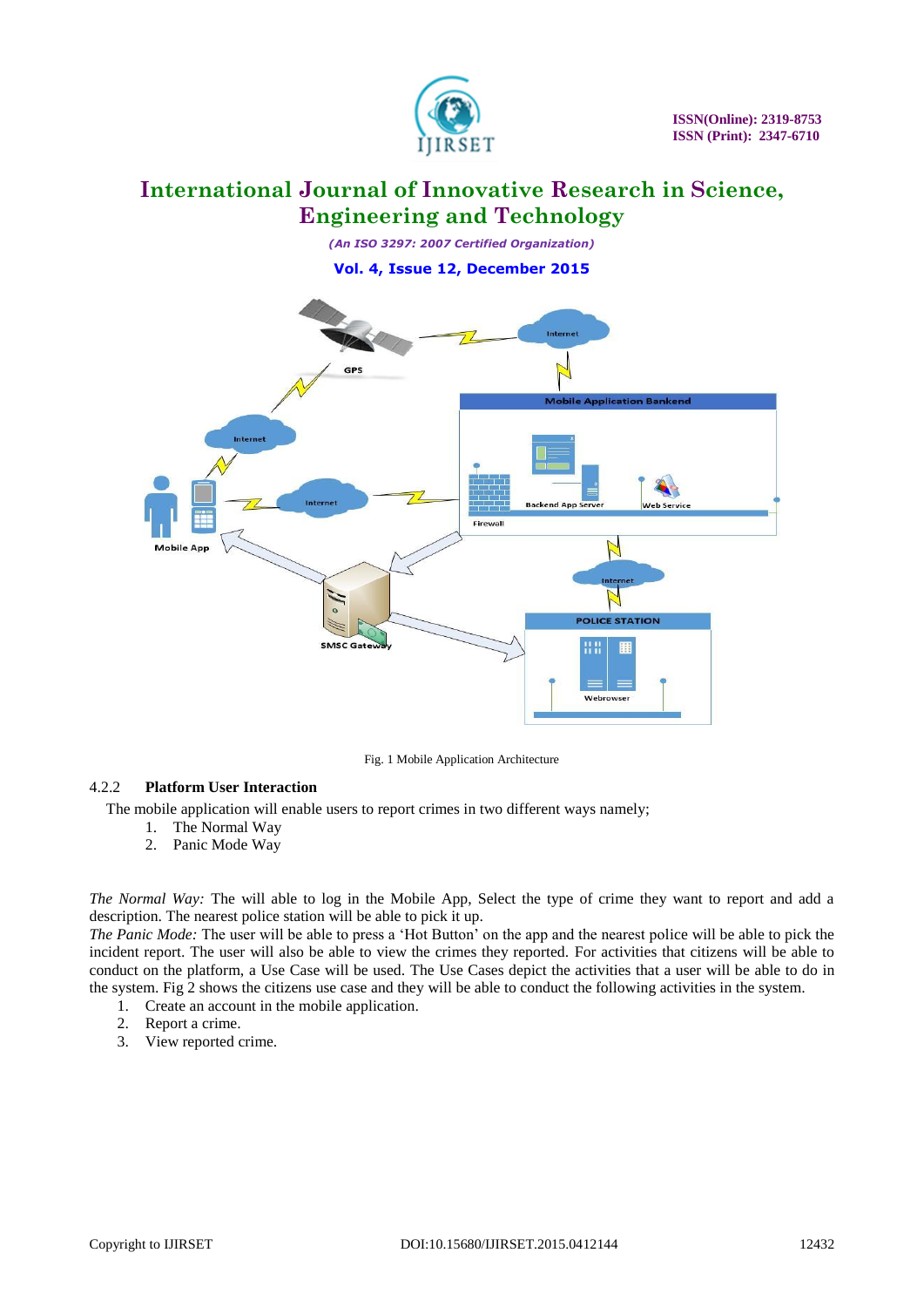

*(An ISO 3297: 2007 Certified Organization)* **Vol. 4, Issue 12, December 2015**



Fig. 2 Citizen Platform Interaction

The Police will be able to conduct the following activities on the system.

- 1. View reported crime incidents
- 2. Assign reported crime incidents
- 3. Analyse reported crime trends
- 4. Call crime reporter

The Use Case in Fig 3 depicts these activities



#### POLICE OFFICER USE CASE

Fig. 3 Police Platform Interaction

#### **4.2.3 Mobile Application Sequence Diagram**

The sequence diagram below depicts the chain of events in the system. There are two main actors, the citizen and the police officer and their roles and the order of the activities in the system have been defined. Fig 4 below shows the Use Case for the mobile application.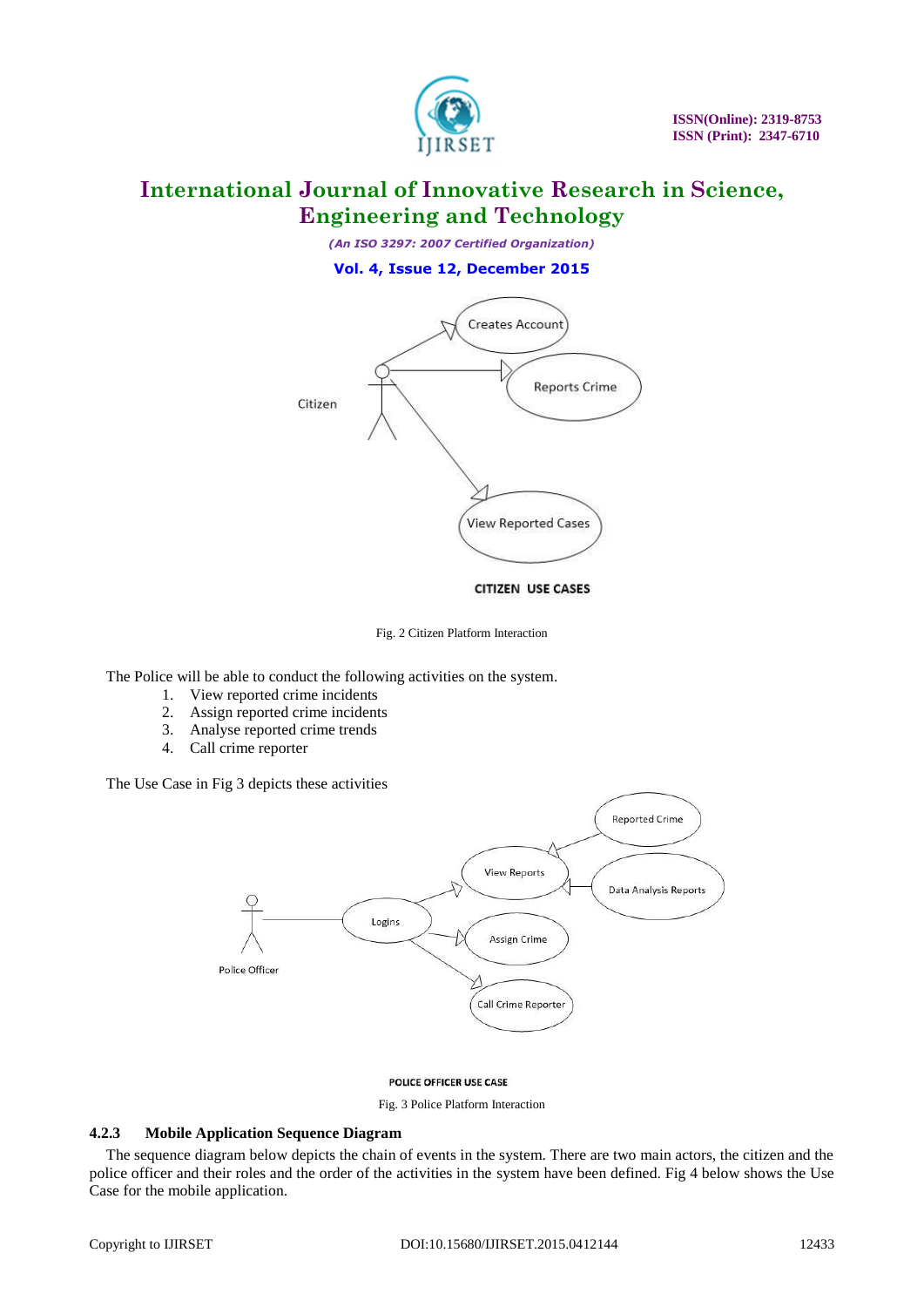

*(An ISO 3297: 2007 Certified Organization)*

#### **Vol. 4, Issue 12, December 2015**



Fig 4 Police Sequence Diagram

#### **4.2.4 Entity Relationship Diagram**

An Entity Relationship Diagram (ERD) is a graphical representation of an information system which shows the various entities and their attributes. Fig 5 below shows the Entity Relationship Diagram (ERD) of the Mobile Application.



Fig 5 Entity Relationship Diagram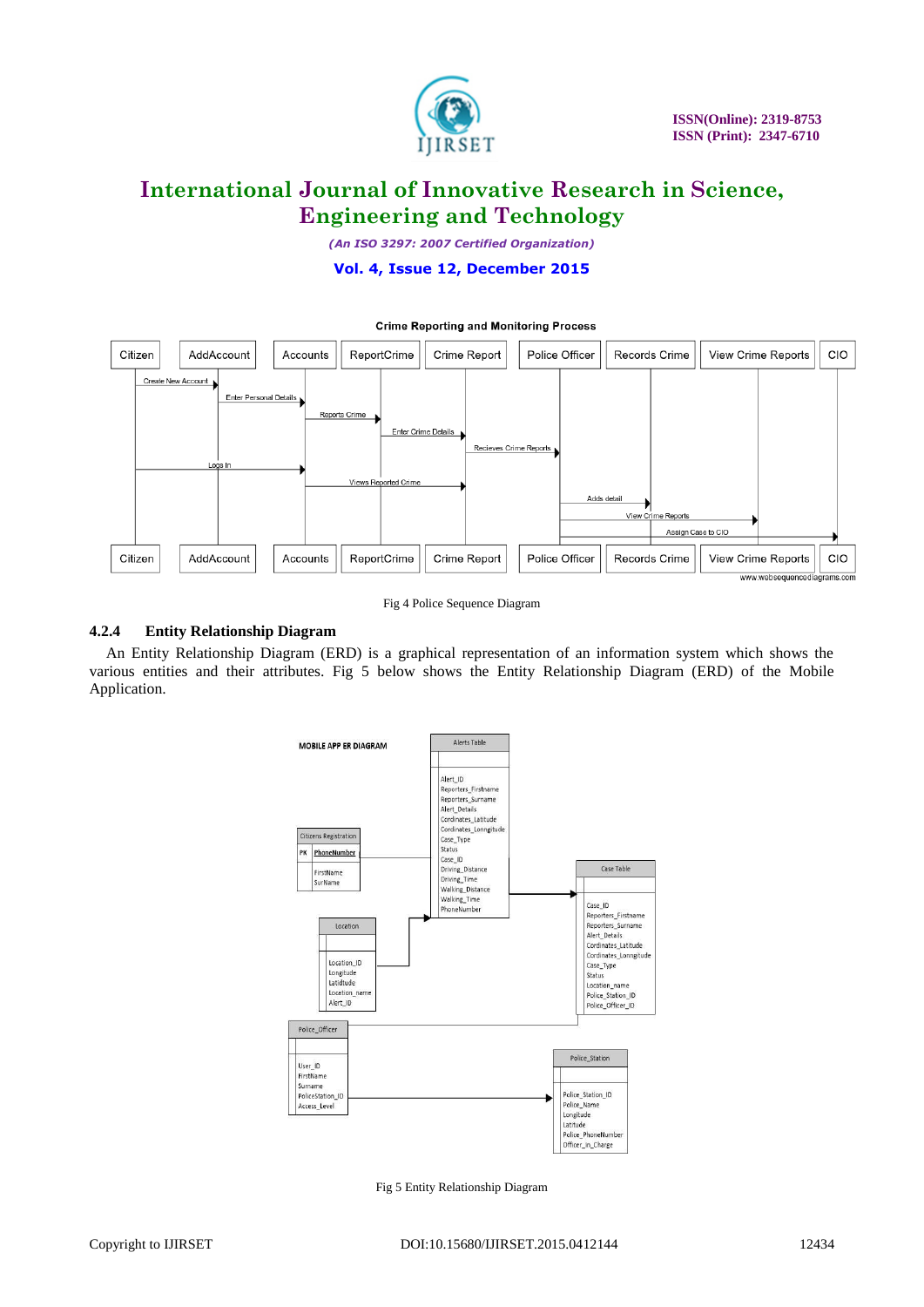

*(An ISO 3297: 2007 Certified Organization)*

**Vol. 4, Issue 12, December 2015**

### IV.**RESULTS**

 This section looks at the results of the survey based on the questionnaires, oral interviews and audio recordings. The results are organised according to various specific areas that the study set out to answer.

### **5.1 Baseline study**

#### **5.1.1 Mobile Device Landscape of Lusaka**

 To fully understand the type and nature of the devices on the ground ,A questionnaire was distributed to residents of densely populated settlements of Lusaka such as John Howard, John Howard, Kabanana, John Leigh, Kalingalinga, Kanyama, Matero, Chawama, Chibolya, Garden Compound .Medium populated areas such as Chelstone ,Kabwata, Kamwala, Libala, Munali, Nyumba Yanga were also part of the study. The low density areas such as Avondale, Ibex, Kabulonga, Makeni, New Kasama and Rhodepark completed the last category of the study.

In terms of the mobile phone technological space, Lusaka has a whole spectrum. Figure 6 below shows the percentages of internet capable phones from the study that was done. 74% of all the phones considered in the study were internet enabled while 26% were not.



Fig. 6 Mobile Phone Internet Capability

The study also wished to uncover the various operating systems that the mobile devices considered in the survey were running. From the results as shown in Fig 7, 40% of the phones in the study run on android, 24% run of Blackberry IOS, 2% run on windows, 2% run and Apple iOS, 2% run in Symbian and rest which account for about 24% run an unknown operating system.



Fig. 7Device Operating Systems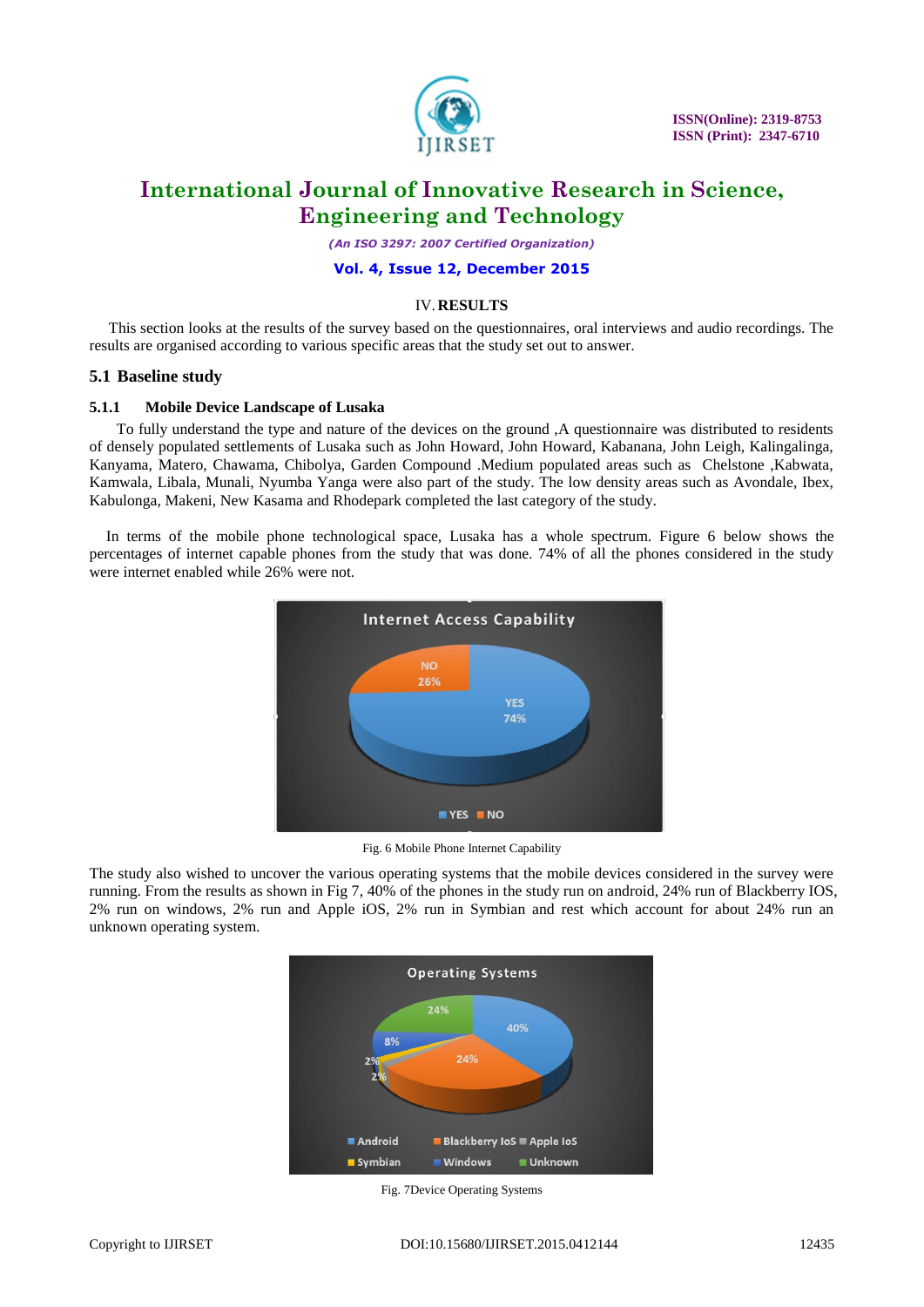

*(An ISO 3297: 2007 Certified Organization)*

### **Vol. 4, Issue 12, December 2015**

From the survey results with regards Lusaka's mobile devices landscape, it is evident that for any technology solution to be built that should capture a lot of people, that solution has to be web based or be built on Android

### **5.1.2 Ways Citizens Report Crime**

The study also looked at ways the residents of Lusaka report crime the police, the objective of this study was to determine the mode of interactions that citizens have with the police. The results show that 68% of the citizens walk to the police station, 30% make phone calls and less than 1% use Short Message Service (SMS).In terms of ICT utilization in crime reporting ,only 32% of the sampled citizens use ICTs. Fig 8 below shows the study results



Fig. 8 Lusaka Crime Frequency

### **5.1.3 Ways Police Capture and Record Crime**

Crime capturing and recording is one of the most important stages in any crime documentation process. This offers and opportunity for law enforcement officers such as the police to fully document and capture the specifics of the crime. The study results show that 68% of the citizens walk to the police station, 30% make phone calls and less than 1% use Short Message Service (SMS).In terms of ICT utilization in crime reporting ,only 32% of the sampled citizens use ICTs. Fig 9 below shows the pictorial depiction of the results.



Fig. 9 Ways Police Receive Crime Reports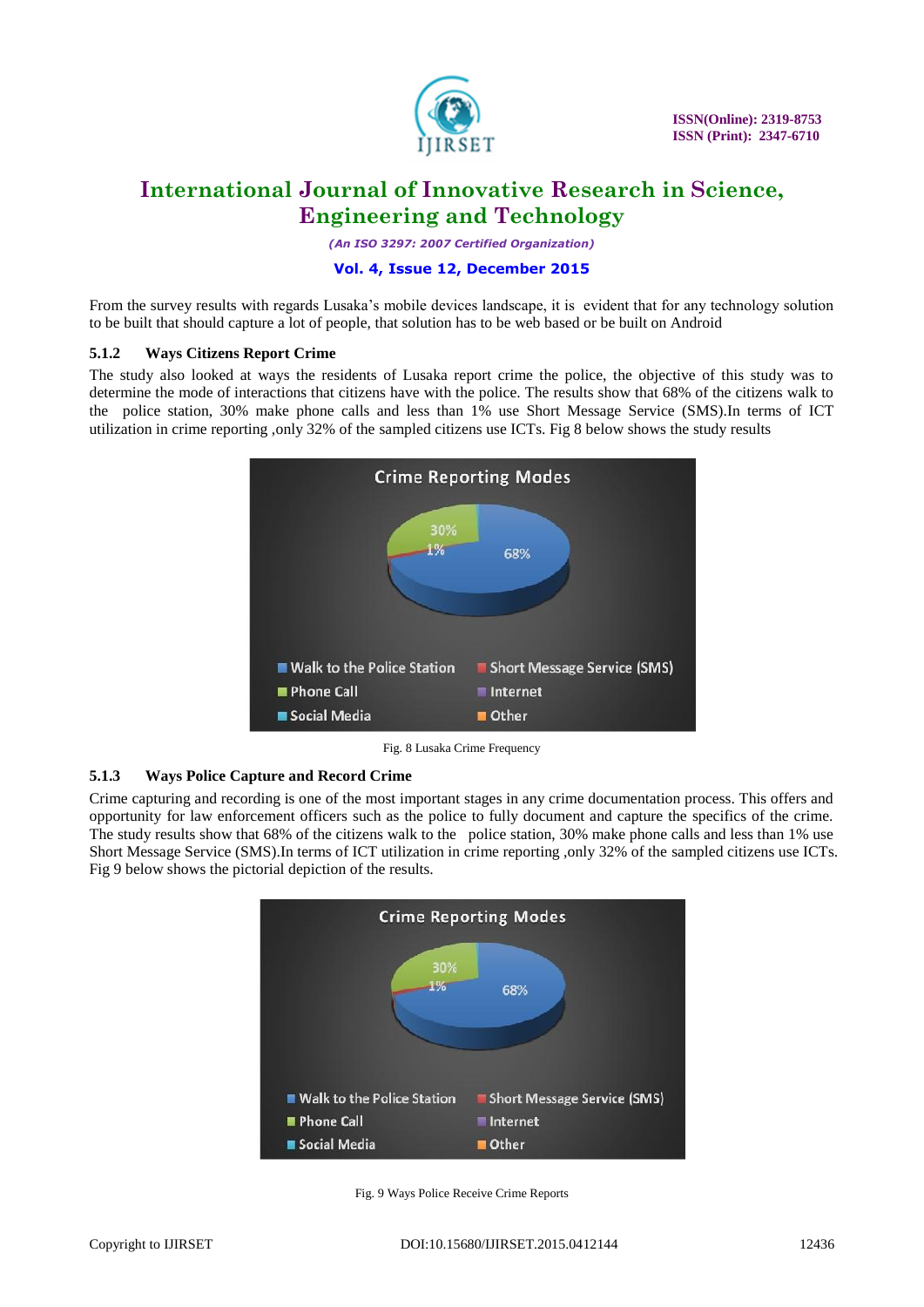

*(An ISO 3297: 2007 Certified Organization)*

#### **Vol. 4, Issue 12, December 2015**

The study shows that over 98% of the police respondents use manual processes to record crimes. 67% of all the crime reports are received via citizens walking into the police station. Only 33% of the reports are received via electronic means such as phone calls, SMS, Internet and social media platforms. Fig 10 shows the utilization of ICTs in crime recording process. The results show that 98% of the police use manual processes in the crime recording process and only 2% use electronic means.



Fig. 10 Crime Recording Process

### **5.1.4 Utilisation of ICTs in Crime Reporting**

The study also looked at utilization of ICTs in crime reporting, monitoring and capturing. The study results show that 32% of citizens use ICTs in any form of interaction with the police. In terms of ICT infrastructure, 50 % of police stations had computers, scanners and other multimedia devices. With regards he usage of ICTs in their daily works, only 30% of the police officers use technology in their work in form of video recorders, audio recorders and cameras. Fig 11 below shows the results.



Fig. 11 Utilisation of ICTs in Crime Reporting and Monitoring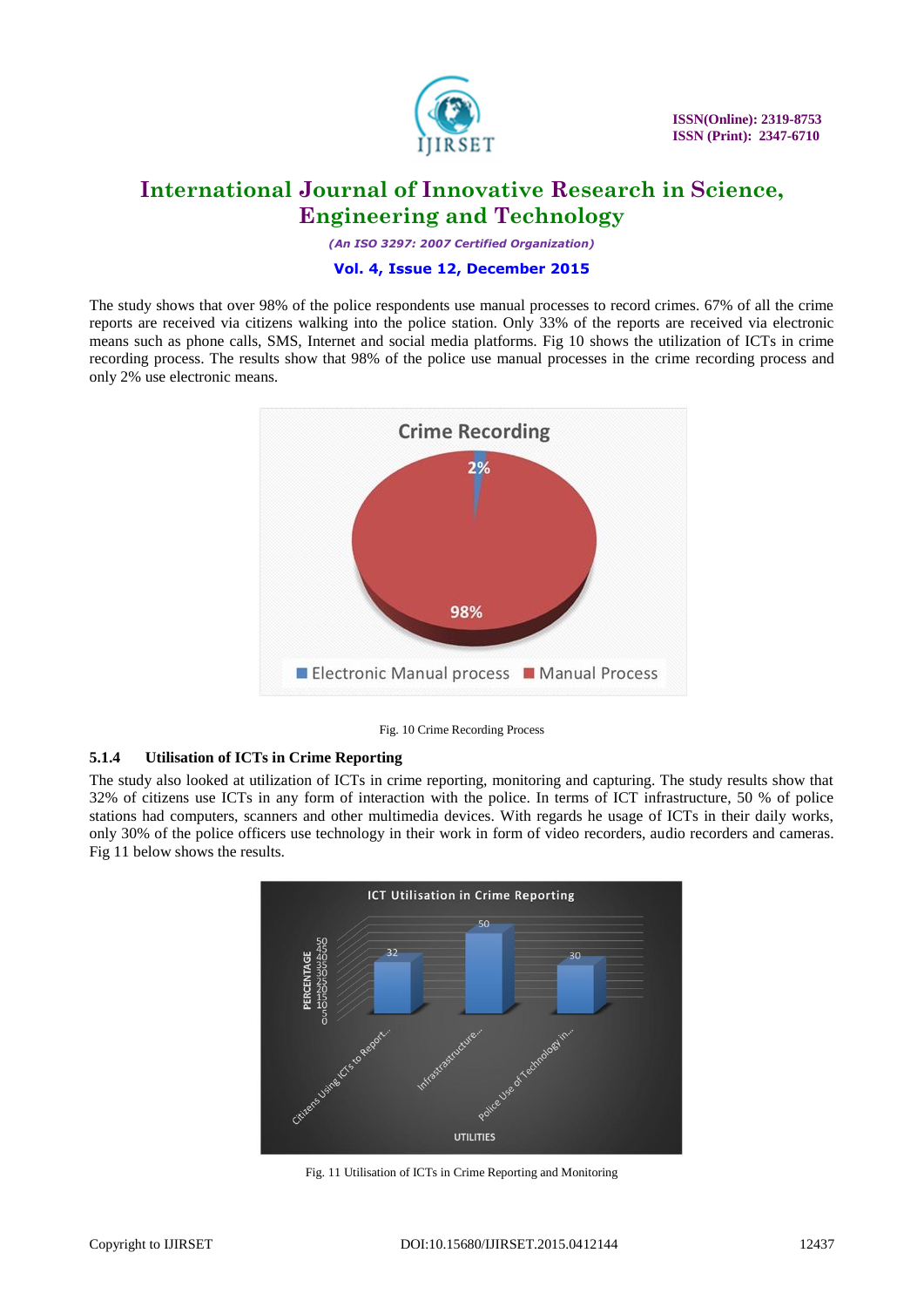

*(An ISO 3297: 2007 Certified Organization)*

**Vol. 4, Issue 12, December 2015**

### **5.2 Mobile Application Model Implementation Results**

#### **5.2.1 Application Front End**

Fig 12 below shows the login in screen for the mobile application .This window will allow the citizens to log in and be able to report a crime. This landing screen ensures that the citizen enters s valid phone on which a confirmation SMS will be send to. A valid phone numbers makes it easier for law enforcement officers to call the citizen when a crime is reported.



Fig 12 Phone Number Verification Window

Fig 13 below shows the account creation for the mobile application .This window will allow the citizens to enter their details in the mobile application. The registration in the mobile application is a one off process after which the crime reporter just needs to send their crime reports.This registration process is very important as it enables law enforcement officers to identify the crime reporter as soon as they report the crime.It eliminates the identification process which might be difficult to establish in an emergency.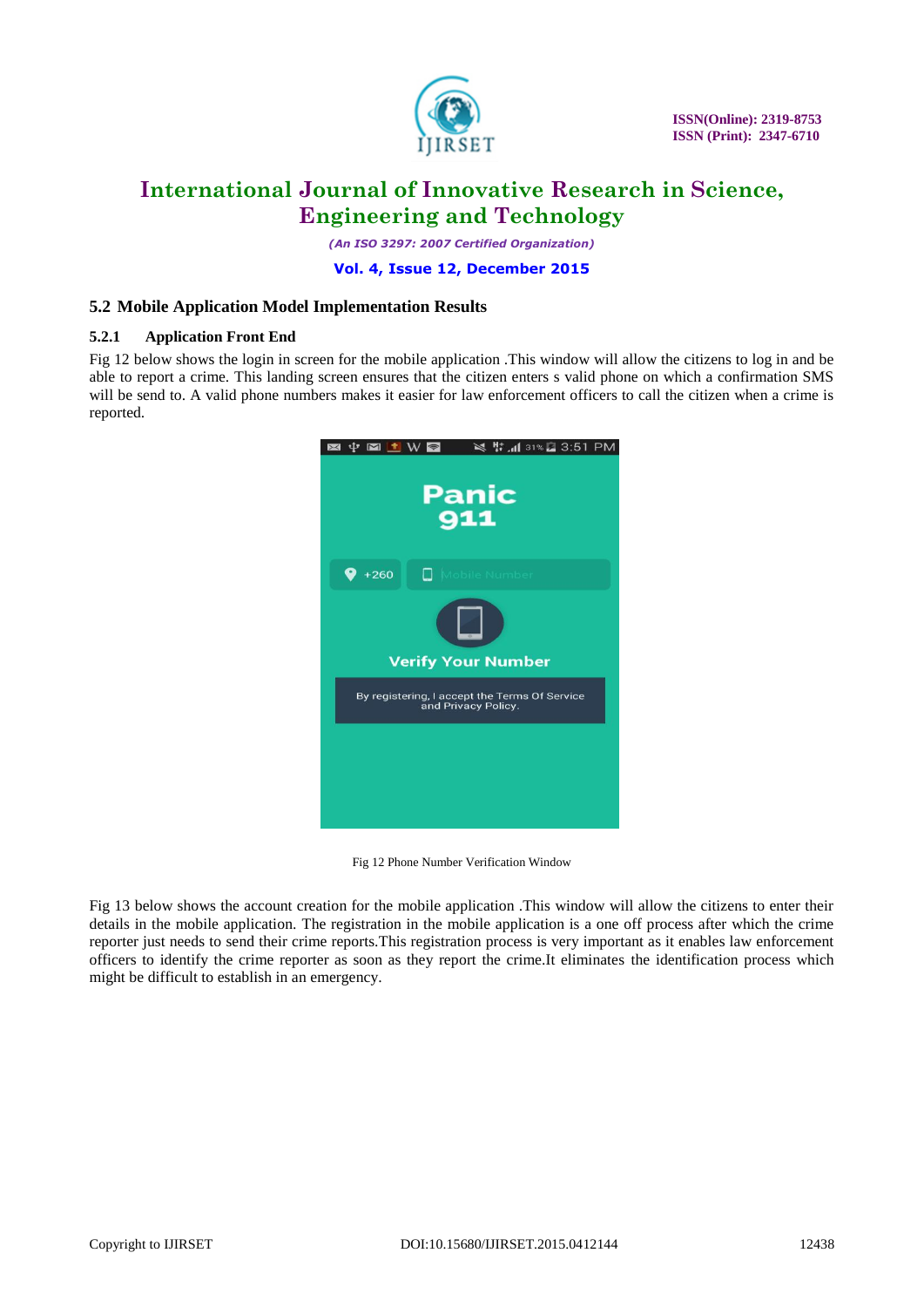

*(An ISO 3297: 2007 Certified Organization)*

**Vol. 4, Issue 12, December 2015**

| ◘ ⊠ ≍ ❷ ේ ⊠ ≤ ‼ ⊿100%■11:28 AM |  |  |  |  |  |  |  |  |
|--------------------------------|--|--|--|--|--|--|--|--|
| <b>PROFILE</b>                 |  |  |  |  |  |  |  |  |
| Mwangala                       |  |  |  |  |  |  |  |  |
| <b>SOA</b> Mwiya               |  |  |  |  |  |  |  |  |
| 260978980771<br>□              |  |  |  |  |  |  |  |  |
| mwangala.mwiya@gmail.com       |  |  |  |  |  |  |  |  |
| <b>SAVE</b>                    |  |  |  |  |  |  |  |  |
|                                |  |  |  |  |  |  |  |  |
|                                |  |  |  |  |  |  |  |  |
|                                |  |  |  |  |  |  |  |  |
|                                |  |  |  |  |  |  |  |  |
|                                |  |  |  |  |  |  |  |  |

Fig 13 Account Creation Window

Fig 14 below shows the crime reporting window for the mobile application .This window will allow the citizens to select whether they are reporting an emergency crime or a normal crime. In emergency crime reporting, the citizen does not need to enter any details apart from just pressing on the "Hot Button" called the Emergency Button.In normal crime reporting, the citizen must put a description of the crime and other details they can deem necessary.



Fig 14 Crime Reporting Window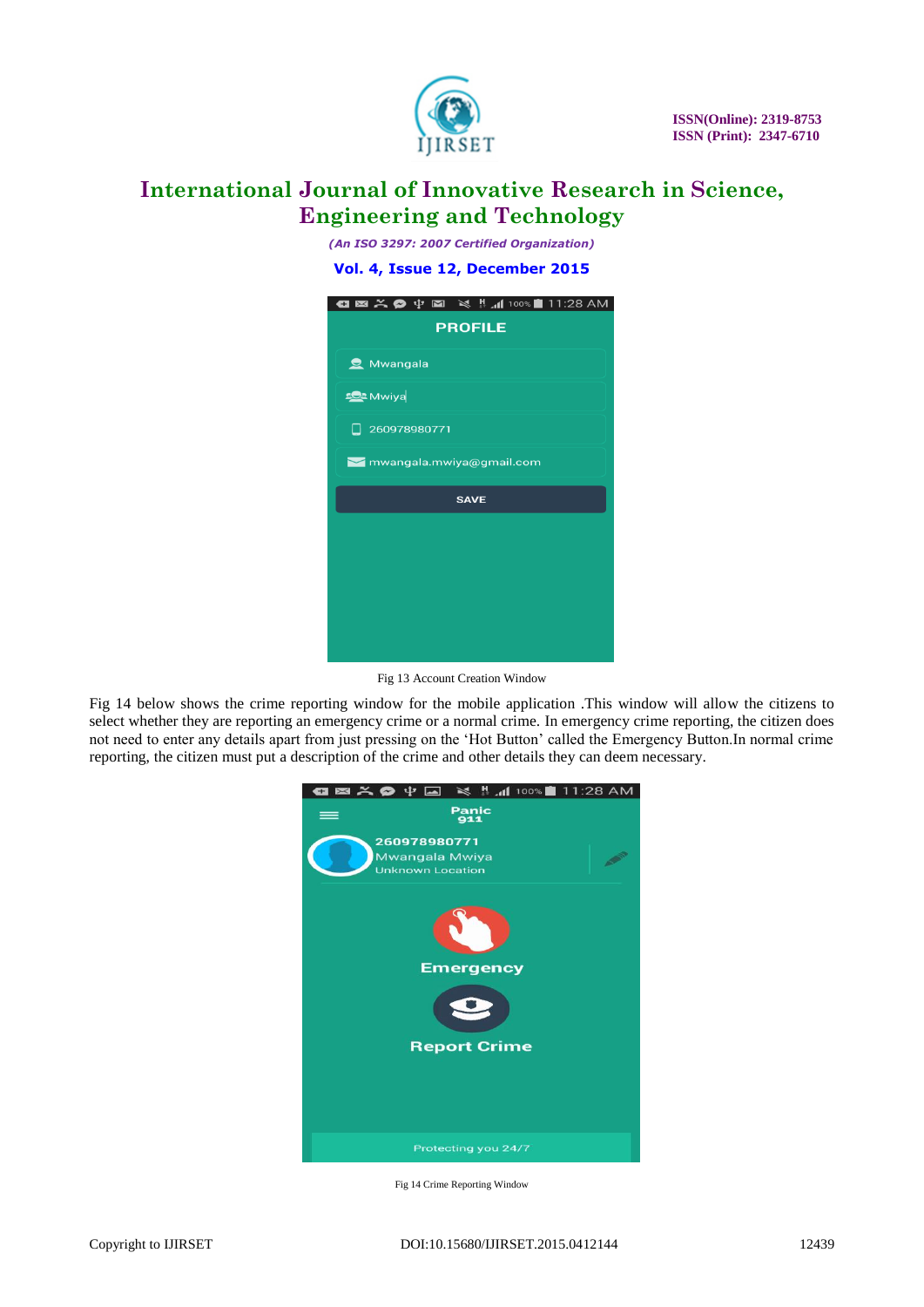

*(An ISO 3297: 2007 Certified Organization)*

**Vol. 4, Issue 12, December 2015**

Fig 15 below shows the crime reporting window which will allow the citizens to enter crime details of the crime to be reported. This feature will mostly be ideal in non-emergency situation where the reporter"s life is not in any danger and they can narrate the crime or give a tip to the police. This functionality will enable law enforcement to have the details of the crime before they reach the crime scene.

| Saving screenshot   |                                     |  |  |  |  |  |  |  |  |
|---------------------|-------------------------------------|--|--|--|--|--|--|--|--|
| <b>REPORT CRIME</b> |                                     |  |  |  |  |  |  |  |  |
|                     |                                     |  |  |  |  |  |  |  |  |
|                     |                                     |  |  |  |  |  |  |  |  |
|                     | I have been robbed by two armed men |  |  |  |  |  |  |  |  |
|                     |                                     |  |  |  |  |  |  |  |  |
|                     | <b>SEND</b>                         |  |  |  |  |  |  |  |  |
|                     |                                     |  |  |  |  |  |  |  |  |
|                     |                                     |  |  |  |  |  |  |  |  |
|                     |                                     |  |  |  |  |  |  |  |  |
|                     |                                     |  |  |  |  |  |  |  |  |
|                     |                                     |  |  |  |  |  |  |  |  |
|                     |                                     |  |  |  |  |  |  |  |  |
|                     |                                     |  |  |  |  |  |  |  |  |
|                     |                                     |  |  |  |  |  |  |  |  |
|                     |                                     |  |  |  |  |  |  |  |  |
|                     |                                     |  |  |  |  |  |  |  |  |

Fig 15 Crime Reporting Window

### 5.2.2 **Application Back End**

Fig 16 below shows a screenshot for a normal crime report. The normal crime report will have name of the crime reporter, their phone number, the description of the crime, the bearings (location) of where the crime took place from and the location name. The phone number will allow law enforcement to call the crime reporter and the location name will tell where exactly the crime happened.

| <b>Panic</b><br>911                                                                   | $\equiv$                       |             |                     |                                  |                      |                            |                     |  | John Doe |
|---------------------------------------------------------------------------------------|--------------------------------|-------------|---------------------|----------------------------------|----------------------|----------------------------|---------------------|--|----------|
| John Doe<br>Constable<br><b>THE Woodlands Police Station</b><br><b>ADMINISTRATION</b> | Case Reports<br>E Case Reports |             |                     |                                  |                      |                            |                     |  |          |
|                                                                                       |                                |             |                     | Search                           |                      |                            | Go!<br>Refresh      |  |          |
| $\equiv$ Dashboard                                                                    | Name                           | Phone No.   | Type                | Comment                          | <b>Bearings</b>      | <b>Location Name</b>       | <b>Status</b>       |  |          |
| Panic Reports                                                                         | Jane<br>Zulu                   | 27728195100 | <b>Crime Report</b> | We are being robbed right<br>now | -15.421283,28.305542 | Lusaka, Lusaka<br>Province | <b>Un-responded</b> |  |          |
| $\blacksquare$ Crime Reports                                                          |                                |             |                     |                                  |                      |                            |                     |  |          |

Fig 16 Normal Crime Report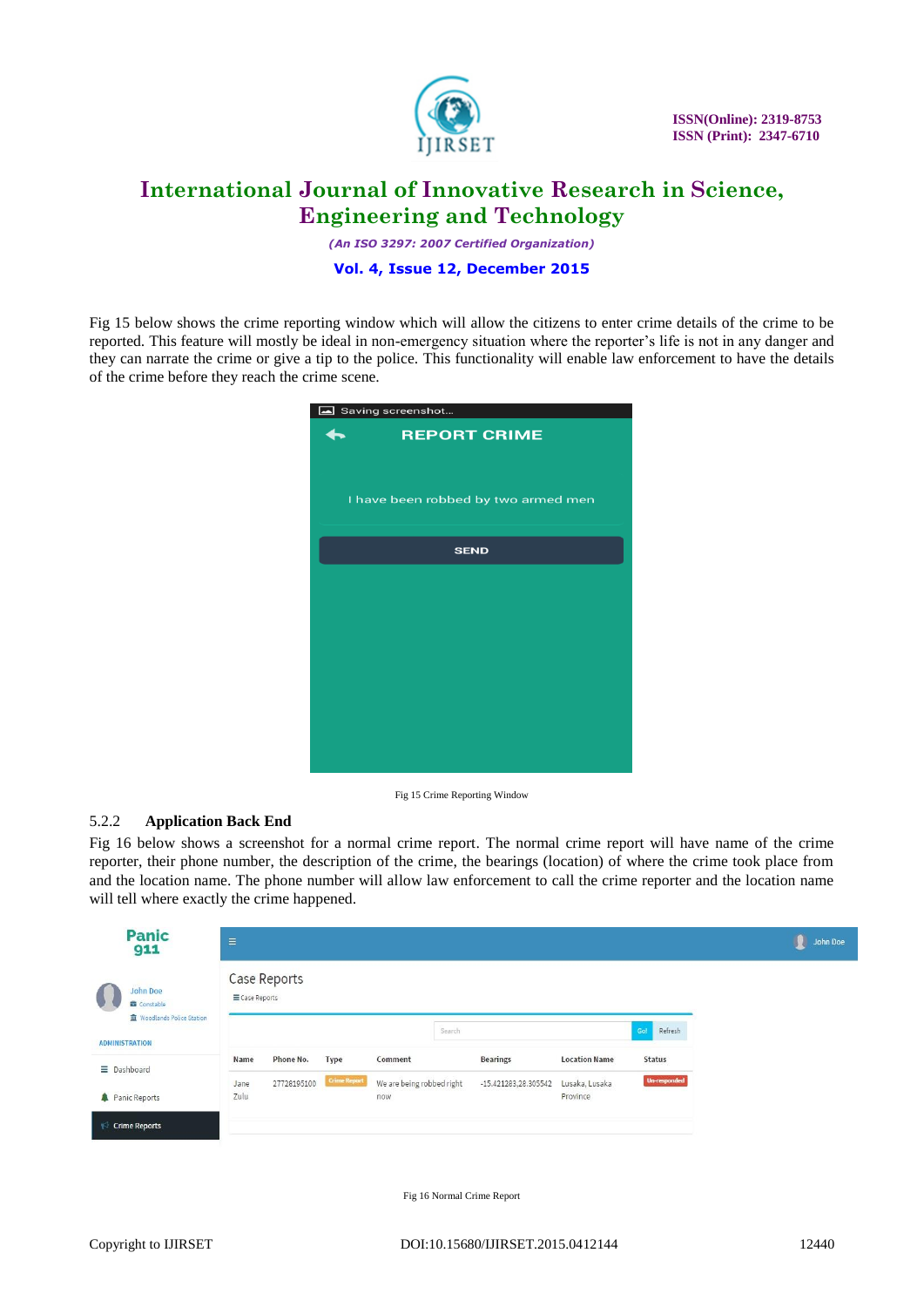

*(An ISO 3297: 2007 Certified Organization)*

### **Vol. 4, Issue 12, December 2015**

Fig 17 below shows the location of the person who reported the crime.When a citizen reports a crime,the location of the crime reporter is will pop up on as an icon on the google maps. This will enable law enforcement to know exactly the location of the crime reporter. Knowing the location of the crime scene allows law enforcement officers to plan on how they will approach and handle the crime scene.





#### V. **DISCUSSION**

From the survey that was also conducted to establish the type of mobile devices on the ground, The results show that 40% of the phones in the study run on android, 24% run of Blackberry IOS, 2% run on windows, 2% run and Apple IOS, 2% run on Symbian and rest which account for about 24% run on an unknown operating system. These results mean that in order to enable us reach most people, any tool to be used to fight crime should be developed in Android. The survey also looked at how many of those phones were internet enabled, the results showed that 74% percentage of the phones are internet enabled and the rest are not. The survey results indicate that most of the phones on the market are internet enabled which allows them to access resources on the internet.

The study also looked at the different ways in which citizen"s report crimes, the results show that 68% of the residents have to walk to the police station to report a crime, 30% make phone calls and the rest use other methods such as a texting, social media and internet. This results basically mean that most of the residents have to walk long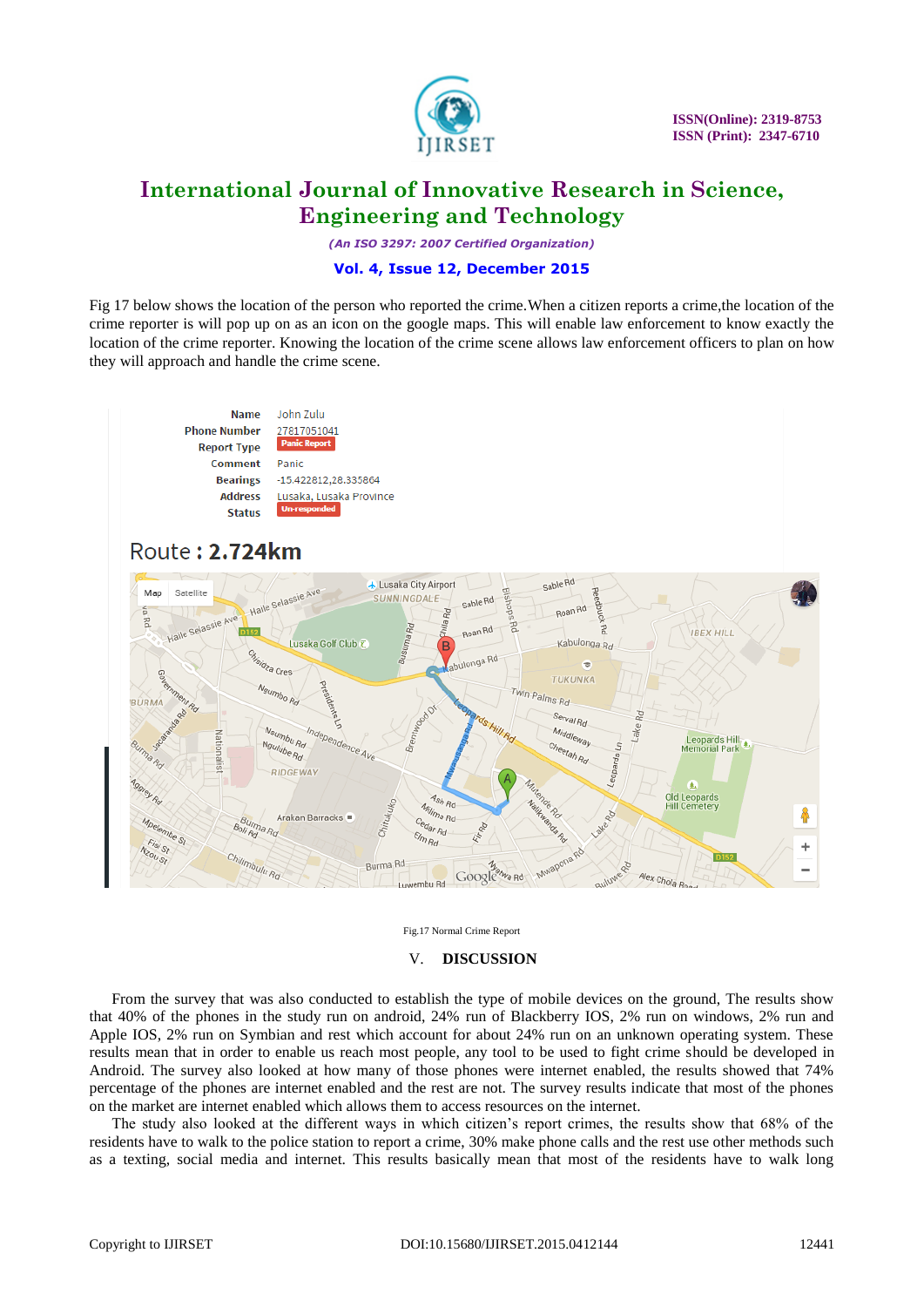

*(An ISO 3297: 2007 Certified Organization)*

#### **Vol. 4, Issue 12, December 2015**

distances sometimes and at awkward hours just to report a crime .This sometimes puts their lives in danger and gives criminals too much lead time before crimes are reported to law enforcement.

The study also aimed at establishing the various ways used by police to capture or receive crime incident reports. From the results of the study, the police receive 68% of crime reports via residents walking in and 30% by phone and 2% by other means. This basically means that most of the crimes reports that police document are done by a person having to walk into the police station. This means that for those that can"t make it to the police, their crimes are never reported.

The study also looked at determining the utilization of ICTs in crime reporting. The results show that 32% of citizens use ICTs to report crimes. In terms of ICT infrastructures, 50 % of police stations had computers, scanners and other multimedia devices. ICT utilization in the police service is still quite low, only 30% of the police officers use technology in their work in form of video recorders, audio recorders and cameras.

The Mobile crime reporting too can further be enhanced to enable multimedia attachments and sharing so that the police can have graphic, audio or video evidence of the crime being reported. In order to incorporate multimedia into the mobile app, e need to ensure that the carrier networks are able to transmit that content at acceptable speeds otherwise the whole crime reporting process will be jeopardised.

#### VI. **CONCLUSION**

In this paper, we conducted a study of the mobile devices landscape in Lusaka, Zambia .The study also looked at the crime rates and crime of frequencies in the city. From results, we can deduce that Lusaka is actually a very violent city and its residents are exposed to high levels of crime. Residents experience a lot of challenges with regards reporting of the crime because of the long distances to police stations and the fact that very few citizens even know the phone numbers of police stations and can therefore not contact them in case of an emergency. The other reason is that the Zambia Police toll free lines hardly work and calls made to the toll free number go unanswered. To safeguard people"s lives and property, the integration of ICTs in crime reporting and monitoring process is key as this will effectively bridge the communication gap between the police and the general public in fighting crime. The ultimate result of this study is to therefore develop a mobile crime fighting application that will be used for crime reporting and monitoring.

#### **REFERENCES**

- [1] ElireaBornman,"The Mobile Phone in Africa: Has It Become a Highway to the Information Society or Not?", Contemporary Educational Technology, 2012, 3(4), 278-292
- Alessandra Colecchia and Paul Schreyer," The Contribution of Information and Communication Technologies to Economic Growth in Nine OECD Countries", OECD Economic Studies No. 34, 2002.
- [2] Christine Zhen-Wei Qiang, Alexander Pitt, Seth Ayers," Contribution of Information and Communication Technologies to Growth", World Bank Working Paper No. 24
- [3] VwambanjiMusamba,"An Evaluation of the Impact of the Community Policing Strategy in Zambia: A Case Study of Lusaka Urban District" [4] Baker, Bruce," Muilti- Choice Policing in Africa" Uppsala: NordiskaAfricainistitute, 2008.
- <http://www.nationmaster.com/country-info/profiles/Zambia/Crime> [Accessed: 02/01/ 2015 10:00 am]
- [5] Hellström, J., "Mobile technology as a means to fight corruption in East Africa", Available at:http://upgraid.wordpress.com/
- [6] James Byrne and Gary Marx (2011),"Technological Innovations in Crime Prevention and Policing. A Review of the Research on Implementation and Impact", Cahiers Politie studies Jaargang 2011-3, nr. 20 p. 17-40
- [7] Portio Research, "Smartphone Futures 2012-2016",Available at[: www.portioresearch.com/media/2548/SPF12-16 BROC.pdf](http://www.portioresearch.com/media/2548/SPF12-16%20BROC.pdf)
- [8] Baker, Bruce," Muilti- Choice Policing in Africa" Uppsala: NordiskaAfricainistitute, 2008.
- <http://www.nationmaster.com/country-info/profiles/Zambia/Crime> [Accessed: 02/01/ 2015 10:00 am]
- [9] Crimereports, "Introducing Tipsubmit, Mobile Tips App ForIphone", Available at:http://www.tipsoft.com/TipSubmitMobile.pdf
- [10] Paul Heaton and Luis Garicano, "Do ComputersHelp Police fight crime?CentrePieceWinter2007/08", Available at:http://cep.lse.ac.uk/pubs/download/cp247.pdf
- [11] VicPD, "Report Crime, Tack Crime, Fight Crime,From your pocket", available at: https://www.vicpd.ca/mobile [Accessed:29/10/2013].
- [12] Jennifer Schroeder, "Document Title: COPLINK:Database Integration and Access for a Law Enforcement Intranet, Final Report", Available at:https://www.ncjrs.gov/pdffiles1/nij/grants/190988.pdf
- [13] [LexisNexis, "LexisNexis Accurint Mobile",Availabl[ehttp://www.lexisnexis.com/government/accurintmobile/](http://www.lexisnexis.com/government/accurintmobile/)
- [14] <http://www.technocrazed.com/ipol-mobile-smartphone-application-for-genevese-police-to-fight-crime> [Accessed: 17/17/ 2015 10:00 am]
- [15] [www.hatari.co.ke](http://www.hatari.co.ke/) [Accessed: 17/17/ 2015 10:00 am]